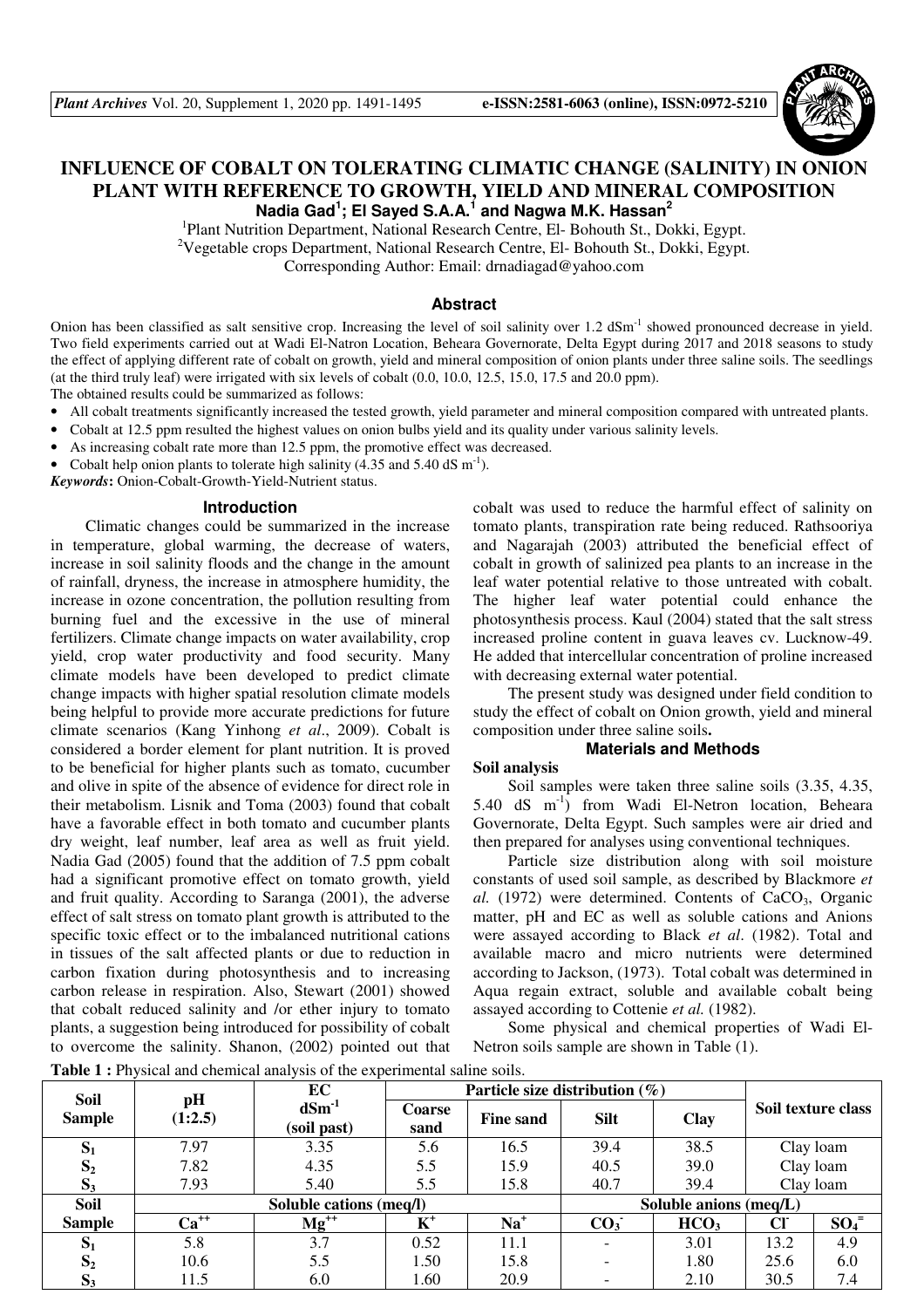## **Experimental work**

A field experiment  $15<sup>th</sup>$  and  $17<sup>th</sup>$  September 2017 and 2018. Seeds of onion (*Allium cepa* var. Giza 6) were sown in trays filled with a mixture of sand and peat moss (1:1 volume basis). Trays were kept under greenhouse condition with all agriculture managements required for production of onion seedlings.

Five weeks-old seedlings, with almost the same stem thickness, were transplanted under various salinity levels in the 3 saline soils,

Experiment consisting of 18 treatments. Each treatment were represented by 3 plots. Each plot area was 5 X 3 meter, consisting of three rows. Thirty seedling in each row (30 cm apart) were planted. All the plants received natural agricultural practices whenever they needed.

Cobalt was add once in the form of  $CoSO<sub>4</sub>$ . 7 H<sub>2</sub>O in 6 levels: 0.00, 5.0, 7.5, 10.0, 12.5 and 15.0 ppm cobalt. All agricultural management required for production of onion.

# **Measurement of onion growth parameters:**

After 45 days from transplanting, plant height, leaves number/plant as well as leaves fresh and dry weights were determine according to FAO (1980).

#### **Measurement of yield parameters**

After 130 days from transplanting, Bulbs were harvested. Bulbs diameter, Bulbs fresh and dry weight (g), as

well as Bulbs yield (ton  $fed^{-1}$ ) were recorded according to Gabal *et al.* (1984).

## **Measurement of nutrition status**

In Onion bulbs, macronutrients (N, P, K, Ca, Mg, Na and Cl), micronutrients (Mn, Zn, Cu and Fe) as well as cobalt content were determined according to Cottenie *et al.* (1982).

## **Statistical analysis**

All data were subject to statistical analysis according to procedure outlined by SAS (1996) computer program and means were compared by LSD method according to Snedecor and Cochran (1982).

## **Results and Discussion**

Onion has been classified as salt sensitive crop. Increasing the level of soil salinity over  $1.2 \text{ dsm}^{-1}$  showed pronounced decrease in yield.

## **Vegetative growth**

The present results in Table (2) show the effect of different cobalt levels on onion plant growth such as leaves height, leaves number, leaves fresh weight, leaves dry weight and leaves area per plant under different concentrations of soil salinity.

**Table 2 :** Effect of cobalt on Onion plants growth parameters under various levels of soil salinity.

| Growth<br><i>parameters</i> | <b>Salinity</b><br>levels $(S)$ |       | LSD at $5\%$ |       |       |       |       |         |      |
|-----------------------------|---------------------------------|-------|--------------|-------|-------|-------|-------|---------|------|
| Leaf height (cm)            | $(dS m-1)$                      | 0.0   | 5.0          | 7.5   | 10.0  | 12.5  | 15.0  |         |      |
|                             | 3.35                            | 53.6  | 55.0         | 56.8  | 57.6  | 58.2  | 55.8  | S       | 0.98 |
| Leaf height (cm)            | 4.35                            | 46.9  | 47.8         | 50.5  | 52.1  | 52.9  | 50.9  | Co      | 1.62 |
|                             | 5.40                            | 39.4  | 40.6         | 42.0  | 43.7  | 44.2  | 42.5  | $S^*Co$ | 2.70 |
|                             | 3.35                            | 9.0   | 10.0         | 11.0  | 10.0  | 11.0  | 9.0   | S       | 0.40 |
| Leaves number per           | 4.35                            | 7.0   | 8.0          | 9.0   | 9.0   | 9.0   | 8.0   | Co      | 0.66 |
| plant                       | 5.40                            | 5.0   | 6.0          | 7.0   | 7.0   | 7.0   | 6.0   | $S^*Co$ | 1.10 |
| Leaves fresh                | 3.35                            | 38.32 | 38.80        | 39.21 | 40.05 | 40.31 | 39.91 | S       | 0.84 |
| weight                      | 4.35                            | 34.11 | 34.42        | 34.72 | 35.37 | 35.19 | 35.25 | Co      | 1.38 |
| (gm)                        | 5.40                            | 27.6  | 27.90        | 28.04 | 28.41 | 28.20 | 28.15 | $S^*Co$ | 2.30 |
|                             | 3.35                            | 9.66  | 9.71         | 10.83 | 11.49 | 11.61 | 11.45 | S       | 0.69 |
| Leaves dry weight           | 4.35                            | 7.81  | 7.85         | 8.16  | 8.33  | 8.38  | 8.28  | Co      | 1.14 |
| $(g/\text{plant})$          | 5.40                            | 5.52  | 5.56         | 5.79  | 5.79  | 5.86  | 5.74  | $S^*Co$ | 1.90 |
| Leaves area per             | 3.35                            | 35.81 | 35.96        | 36.75 | 38.11 | 38.80 | 37.87 | S       | 1.38 |
| plant                       | 4.35                            | 32.62 | 32.77        | 33.52 | 34.08 | 34.79 | 33.91 | Co      | 2.28 |
| $\text{(cm}^2)$             | 5.40                            | 27.01 | 27.24        | 28.40 | 29.32 | 29.62 | 28.19 | $S^*Co$ | 3.80 |

Result clearly indicate that all studied growth parameters significantly decreased as soil salinity rate increased. These results are in harmony with those obtained by Chinnusamy *et al.* (2005) who found that salinity inhibits rapidly stems and leaves growth. Ion toxicity is the primary cause of growth reduction under salt stress.

Data in Table (2) also show that all studied cobalt levels (from 5.0 to 15.0 ppm) significantly increased the studied onion growth parameters compared with control. Cobalt at 12.5 ppm gave the highest values under various soil salinity levels. As cobalt concentration in plant media increased, the promotive effect decreased. Cobalt rates being the positive effect due to several induced effects in hormonal synthesis and metabolic activity. These results are good agreement with those obtained by Nadia Gad (2005a) who stated that cobalt has a favourable responses on Auxins and gibberellins synthesis increased along with attributed catalase and peroxidase activities were significantly increased and hence increasing that anabolism rather than catabolism. Confirm these results Nadia Gad *et al.* (2011) who found that under various salinity levels, increasing cobalt in plant media up to 10 ppm stimulated barley growth, dry matter content as well as seed yield quantity and quality.

#### **Yield Characteristics**

Under various soil salinity levels, the amounts of onion yield such as bulb diameter, bulb fresh and dry weights and bulb yield (ton/fadden) as affected by cobalt are given in Table (3).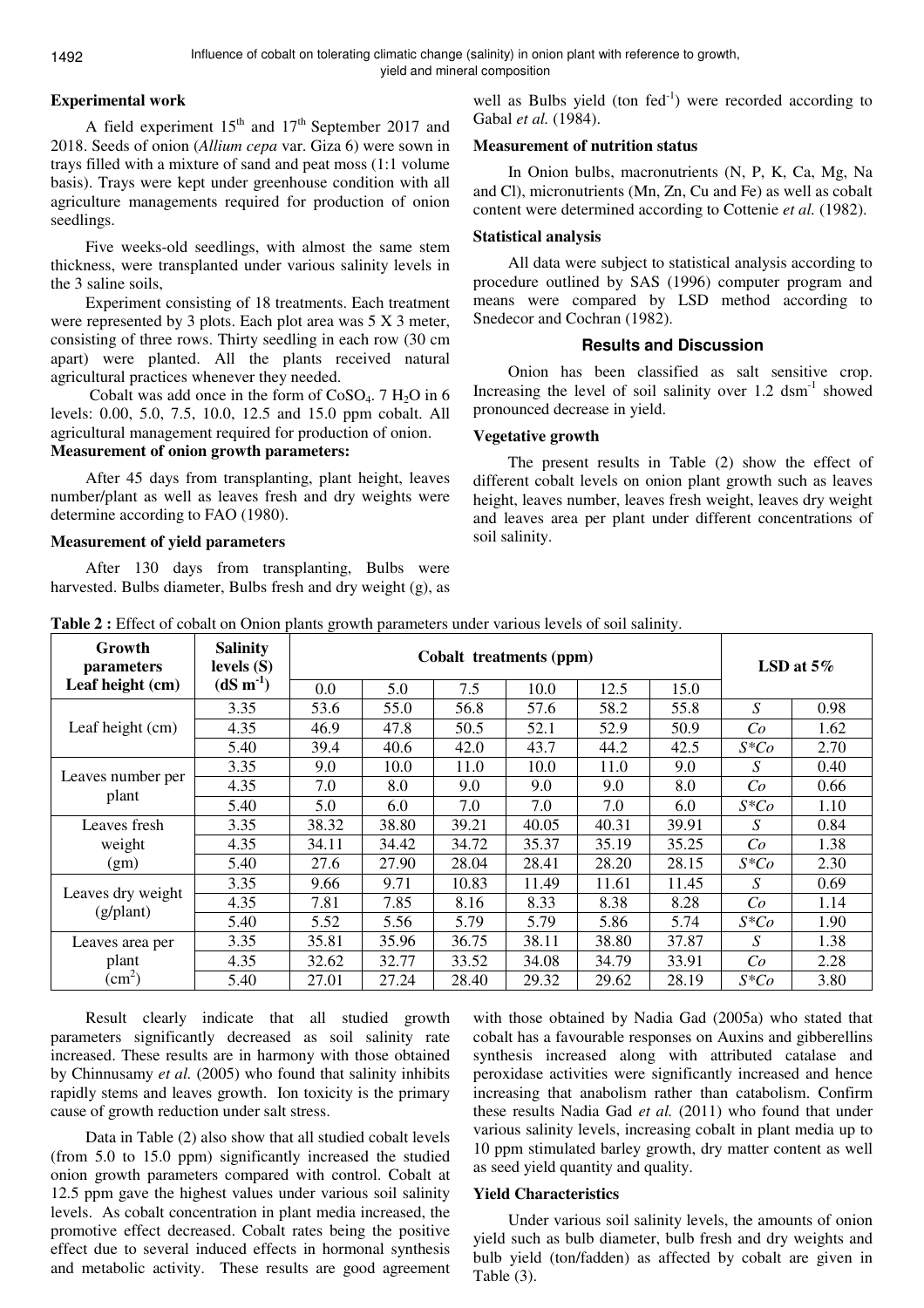| Yield                   | <b>Salinity</b>            |       | Cobalt treatments (ppm) |       |             |       |       |              |      |  |
|-------------------------|----------------------------|-------|-------------------------|-------|-------------|-------|-------|--------------|------|--|
| parameters              | levels $(S)$<br>$(dS m-1)$ | 0.0   | 5.0                     | 7.5   | <b>10.0</b> | 12.5  | 15.0  | LSD at $5\%$ |      |  |
| Bulb                    | 3.35                       | 4.32  | 4.61                    | 4.93  | 5.39        | 5.70  | 5.57  | S            | 0.20 |  |
| diameter                | 4.35                       | 4.16  | 4.19                    | 4.98  | 5.46        | 5.88  | 5.61  | Co           | 0.32 |  |
| (cm)                    | 5.40                       | 3.82  | 3.88                    | 3.94  | 4.24        | 4.46  | 4.35  | $S^*Co$      | 0.54 |  |
| Bulb fresh<br>weight    | 3.35                       | 112.7 | 114.1                   | 117.0 | 118.8       | 121.0 | 117.7 | S            | 2.51 |  |
|                         | 4.35                       | 97.8  | 104.2                   | 106.5 | 109.3       | 112.0 | 109.2 | Co           | 4.14 |  |
| (g)                     | 5.40                       | 89.2  | 92.6                    | 94.3  | 97.0        | 101.2 | 98.5  | $S^*Co$      | 6.90 |  |
| Bulb dry                | 3.35                       | 37.14 | 37.22                   | 38.41 | 38.9        | 40.0  | 38.3  | S            | 0.91 |  |
| weight<br>(g)           | 4.35                       | 32.21 | 32.28                   | 32.39 | 32.44       | 33.0  | 31.7  | Co           | 1.50 |  |
|                         | 5.40                       | 25.46 | 25.67                   | 25.81 | 26.03       | 26.29 | 26.08 | $S^*Co$      | 2.50 |  |
| Bulb yield<br>(ton/fed) | 3.35                       | 4.79  | 5.23                    | 5.29  | 5.31        | 5.45  | 5.39  | S            | 0.08 |  |
|                         | 4.35                       | 4.71  | 4.91                    | 4.98  | 5.09        | 5.15  | 5.10  | Co           | 0.14 |  |
|                         | 5.40                       | 4.22  | 4.28                    | 4.37  | 4.43        | 4.48  | 4.48  | $S^*Co$      | 0.23 |  |

**Table 3 :** Effect of cobalt on bulb yield of Onion plants grown under various levels of soil salinity.

Data in Table (3) clearly indicate that, as salinity levels of soil increased, all studied yield parameters of onion significantly deceased. These results are agree with those obtained by Khodadad (2011) who stated that salinity causes reduction in germination percentage, seedling length, root/shoot ratio, plant growth and yield. Data also indicate that all cobalt concentrations (from 5 to 15 ppm) has a significant promotive effect on bulb yield parameters of onion under various soil salinity levels. The highest of onion bulb yield were obtained in plants which treated with12.5 ppm cobalt under various salinity levels. Increasing cobalt rate in plant media more than 12.5 ppm the promotive effect reduced. These results are in harmony with those obtained by Nadia Gad and El-Metwaly (2015) who found that cobalt concentrations (from 15 to 25 ppm) significantly increase all maize yield parameters such as ear length, ear diameter, ear weight, ear grains weight per plant, 100-kernel weight as

well as grains yield (ton/feddan) compared with control, under different levels of salinity. Cobalt at 20 ppm gave the greatest values.

#### **Nutritional status in bulbs**:

Data in Table (4) clearly indicate the following:

#### **Macronutrients**

Data in Table (4) show that as salinity levels increasing, the content of N, P, K, Ca, S and Mg significantly decreased. While both Na<sup>+</sup> and Cl<sup>-</sup> significantly increased as salinity levels increased. These results are in harmony with those obtained by Siddiqi *et al.* (2011) who found that, in saltaffected soil, high build up of Cl and Na<sup>+</sup> in plant root, leads to strong nutritional imbalance in plant. This is due to antagonism of these ions with other essential mineral elements like calcium (Ca), nitrogen (N), potassium (K), magnesium (Mg) and phosphorous (P).

|  |  | <b>Table 4 :</b> Effect of cobalt on bulbs macronutrients content of Onion plants grown under various levels of soil salinity. |  |  |  |
|--|--|--------------------------------------------------------------------------------------------------------------------------------|--|--|--|
|  |  |                                                                                                                                |  |  |  |

| <b>Macronutrients</b> | <b>Salinity</b><br>levels |       | LSD at $5\%$ |       |       |       |       |                  |       |
|-----------------------|---------------------------|-------|--------------|-------|-------|-------|-------|------------------|-------|
| $(\% )$ content       | $(dS m-1)$                | 0.0   | 5.0          | 7.5   | 10.0  | 12.5  | 15.0  |                  |       |
|                       | 3.35                      | 1.82  | 1.86         | 1.93  | 2.05  | 2.14  | 2.10  | S                | 0.033 |
| $\mathbf N$           | 4.35                      | 1.68  | 1.74         | 1.82  | 1.91  | 1.97  | 1.93  | Co               | 0.054 |
|                       | 5.40                      | 1.35  | 1.41         | 1.47  | 1.53  | 1.60  | 1.55  | $S^*Co$          | 0.090 |
|                       | 3.35                      | 0.520 | 0.524        | 0.531 | 0.537 | 0.543 | 0.539 | S                | 0.008 |
| $\mathbf P$           | 4.35                      | 0.487 | 0.491        | 0.497 | 0.504 | 0.511 | 0.509 | Co               | 0.014 |
|                       | 5.40                      | 0.431 | 0.435        | 0.441 | 0.446 | 0.452 | 0.448 | $S \ast Co$      | 0.023 |
|                       | 3.35                      | 1.70  | 1.73         | 1.78  | 1.84  | 1.89  | 1.86  | $\boldsymbol{S}$ | 0.065 |
| $\mathbf K$           | 4.35                      | 1.62  | 1.66         | 1.70  | 1.74  | 1.78  | 1.76  | Co               | 0.108 |
|                       | 5.40                      | 1.54  | 1.57         | 1.60  | 1.64  | 1.70  | 1.67  | $S^*Co$          | 0.180 |
|                       | 3.35                      | 2.46  | 2.49         | 2.54  | 2.59  | 2.63  | 1.63  | S                | 0.040 |
| Ca                    | 4.35                      | 2.21  | 2.24         | 2.27  | 2.31  | 2.35  | 2.33  | Co               | 0.066 |
|                       | 5.40                      | 1.85  | 1.89         | 1.94  | 1.89  | 2.04  | 2.02  | $S \ast Co$      | 0.110 |
|                       | 3.35                      | 0.456 | 0.460        | 0.463 | 0.467 | 0.471 | 0.468 | S                | 0.004 |
| $\mathbf{M}$          | 4.35                      | 0.447 | 0.450        | 0.454 | 0.459 | 0.463 | 0.469 | Co               | 0.007 |
|                       | 5.40                      | 0.431 | 0.434        | 0.438 | 0.453 | 0.457 | 0.457 | $S \ast Co$      | 0.012 |
|                       | 3.35                      | 1.68  | 1.71         | 1.75  | 1.79  | 1.84  | 1.81  | S                | 0.062 |
| ${\bf S}$             | 4.35                      | 1.59  | 1.62         | 1.66  | 1.70  | 1.75  | 1.72  | Co               | 0.102 |
|                       | 5.40                      | 1.51  | 1.54         | 1.58  | 1.62  | 1.66  | 1.63  | $S^*Co$          | 0.170 |
|                       | 3.35                      | 1.92  | 1.86         | 1.81  | 1.74  | 1.68  | 1.63  | S                | 0.076 |
| <b>Na</b>             | 4.35                      | 2.63  | 2.57         | 2.51  | 2.47  | 2.42  | 2.36  | Co               | 0.126 |
|                       | 5.40                      | 3.44  | 2.40         | 2.35  | 2.29  | 2.24  | 2.18  | $S \ast Co$      | 0.210 |
|                       | 3.35                      | 1.67  | 1.62         | 1.47  | 1.41  | 1.36  | 1.30  | $\overline{S}$   | 0.113 |
| $\mathbf{C}$          | 4.35                      | 2.34  | 2.29         | 2.25  | 2.19  | 2.14  | 2.09  | Co               | 0.186 |
|                       | 5.40                      | 3.52  | 3.48         | 2.44  | 2.39  | 2.33  | 2.28  | $S \ast Co$      | 0.310 |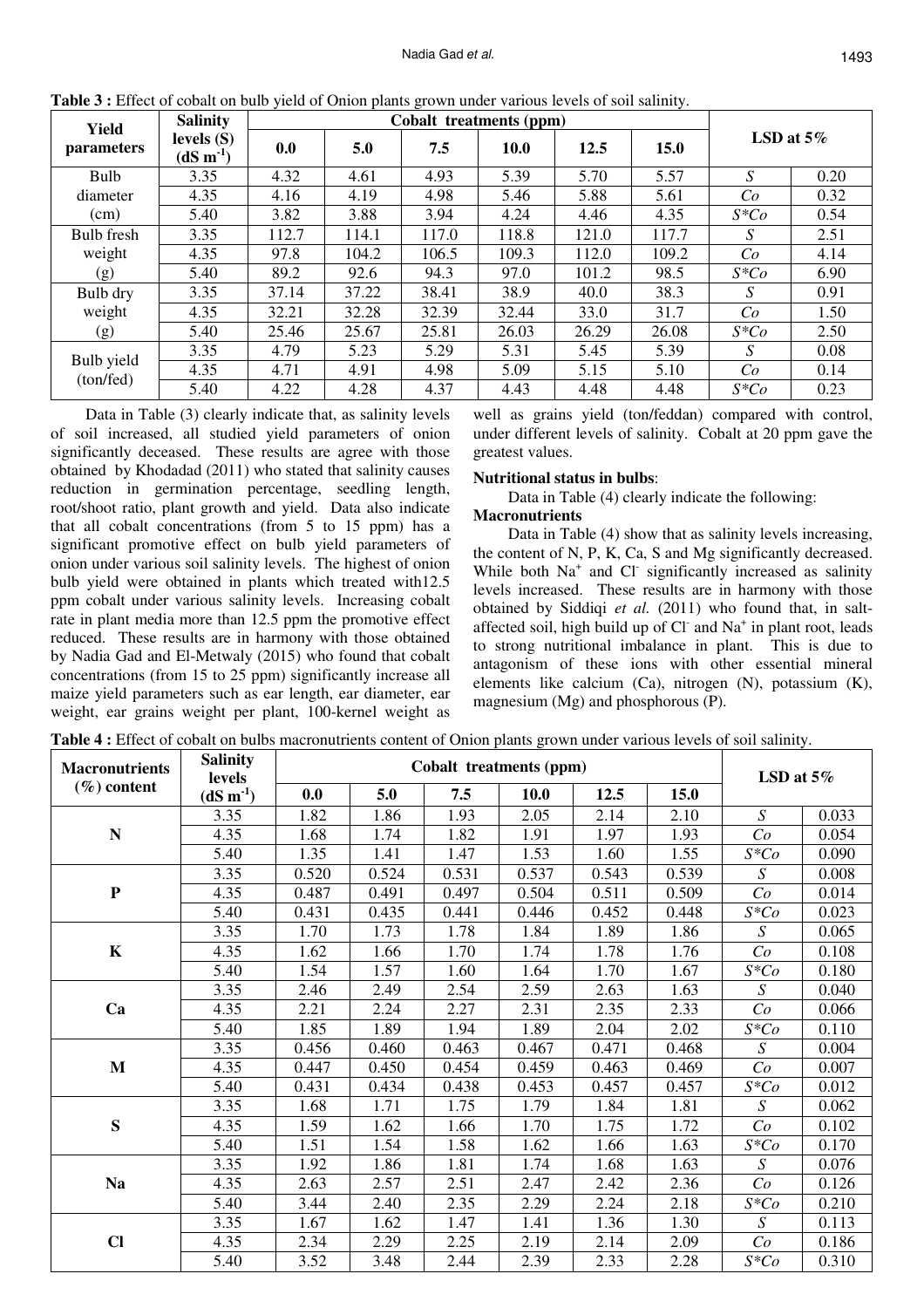Data in Table (4) also show that cobalt rates (from 5 to 15 ppm) has a significant promotive effect on the content of the studied macronutrients in cucumber fruits under different salinity levels while  $Na<sup>+</sup>$  and Cl<sup>-</sup> significantly reduced as affected by cobalt addition. These results are good agreement with those obtained by Nadia Gad *et al*. (2018).

## **Manganese, Zn and Cu**

Data in Table (5) show that with increase soil salinity the content of Mn, Zn and Cu significantly decreased. These results are agree with those obtained by Munns (2005). Data also indicate that cobalt gave a positive effect on the content of these elements of onion bulbs. Cobalt at 12.5 ppm gave the highest figures. These results are in harmony with those obtained by Suhayda *et al.* (1994) who pointed that:

- 1- Changing the available levels of these elements in plant media.
- 2- Altering their absorption by plant roots.
- 3- Inhibiting cell expansions and plant growth.

Micronutrients  $\begin{bmatrix} \text{S}_{1} & \text{S}_{2} \\ \text{S}_{2} & \text{S}_{3} \end{bmatrix}$  Cobalt treatments (ppm) **(%) content Salinity levels (S) (dS m-1)** 0.0 5.0 7.5 10.0 12.5 15.0 **LSD at 5%** 3.35 26.2 26.9 27.4 28.1 28.8 27.1 *S* 1.35 **Mn** 4.35 22.6 23.0 23.7 25.0 25.3 23.9 *Co* 2.22 5.40 18.7 19.3 20.4 21.5 21.8 19.8 *S\*Co* 3.70 3.35 20.9 21.4 22.0 22.6 22.8 21.5 *S* 0.87 **Zn** 4.35 16.5 16.9 18.0 18.8 19.2 17.7 *Co* 1.44 5.40 13.0 13.7 14.8 15.6 15.9 14.4 *S\*Co* 2.40 3.35 23.8 24.5 25.7 26.9 27.2 25.8 *S* 0.91 **Cu** 4.35 19.9 21.0 21.0 23.2 23.7 22.0 *Co* 1.50 5.40 16.8 18.0 18.7 20.0 29.4 19.0 *S\*Co* 2.50 3.35 145 141 138 133 136 126 *S* 4.22 **Fe** 4.35 13.9 135 131 126 127 118 *Co* 6.96 5.40 129 126 121 115 118 107 *S\*Co* 11.60 3.35 1.26 3.01 4.71 6.21 8.12 10.08 *S* 0.47 **Co** 4.35 1.19 2.97 4.04 6.15 8.05 10.03 *Co* 0.78

5.40 0.96 1.31 3.96 5.98 7.59 9.89 *S\*Co* 1.30

## **Table 5 :** Effect of cobalt on bulbs micronutrients content of Onion plants grown under various levels of soil salinity.

## **Iron Content**

Data in Table (5) reveal that, as increasing salinity levels in plant media, iron content significantly decreased. These results are agree with those obtained El-Kobbia and Osman (1987). Increase in cobalt levels in plant media consistently decreased iron content. This may be explained on the basis of results obtained by Bisht (1991) who indicated certain antagonistic relationships between the two elements (Fe and Co).

#### **Cobalt Content**:

Data in Table (5) reveal that increasing cobalt in plant media, cobalt content in onion bulbs significantly increased at all levels of salinity. Confirm these results Nadia Gad *et al.* (2018). Cobalt help plants to tolerate high salinity levels. Hussien (1984) pointed out that cobalt was used to reduce the harmful effect of salinity on tomato plants, transpiration rate being reduced.

#### **Conclusion**

Cobalt help onion plants to tolerate various soil salinity. Cobalt levels in onion bulbs of 8.12, 8.05 and 7.59 ppm with the levels of soils salinity levels 3.35, 4.35 and  $5.40 \text{ dSm}^{-1}$ respectively with 12.5 ppm cobalt. Young (1983) reported that the daily cobalt requirements for human nutrition could reach 8 ppm. Cobalt is promising element under salinity condition due to climatic changes. Cobalt help onion plants to tolerate (high salinity) climatic changes.

#### **References**

- Bisht, J.C. (1991). Interrelations between mineral plant tissues, iron and cobalt. Pescui, Agropecu. Bras 16: 739-746.
- Black, C.A.; Evans, D.D.; Ensminger, L.E.; White, G.L. and Clarck, F.E. (1982). Methods of soil analysis Part 2. Agron. Inc. Madison. Wisc.
- Blackmore, L.C. (1972). Methods for chemical analysis of soils. Newzealand soil Durean, Rep. No. 10.
- Chinnusamy, V.; Xiong, L. and Zhu, J. (2005). Use of genetic engineering and molecular biology approaches for crop improvement for stress environments. Abiotic stresses: plant resistance through breeding and molecular approaches. Food Product Press, New Yourk.
- Cottenie, A.; Verloo, M.; Kiekens, L.; Velgh, G. and Camerlynck, R. (1982). Chemical Analysis of Plant and Soil. Lab. Anal. Agrochem. State Univ. Gthent, Belgium, 63.
- El-Kobbia, T. and Osman, A. (1987). Salinity and cobalt interaction in wheat and barly plants. Soil Sci. and Rural Sociology 47: 103-115.
- FAO. (1980). Soil and olant testing as a basis fertilizer recommendations. Food and Agric. Org. of UN, Rome Italy.
- Gabal, M.R.; Abd-Allah, I.M.; Hass, F.M. and Hassannen, S. (1984). Evaluation of some American tomato cultivars grown for early summer production in Egypt, Annals of Agric. Sci. Moshtohor, 22:487-500.